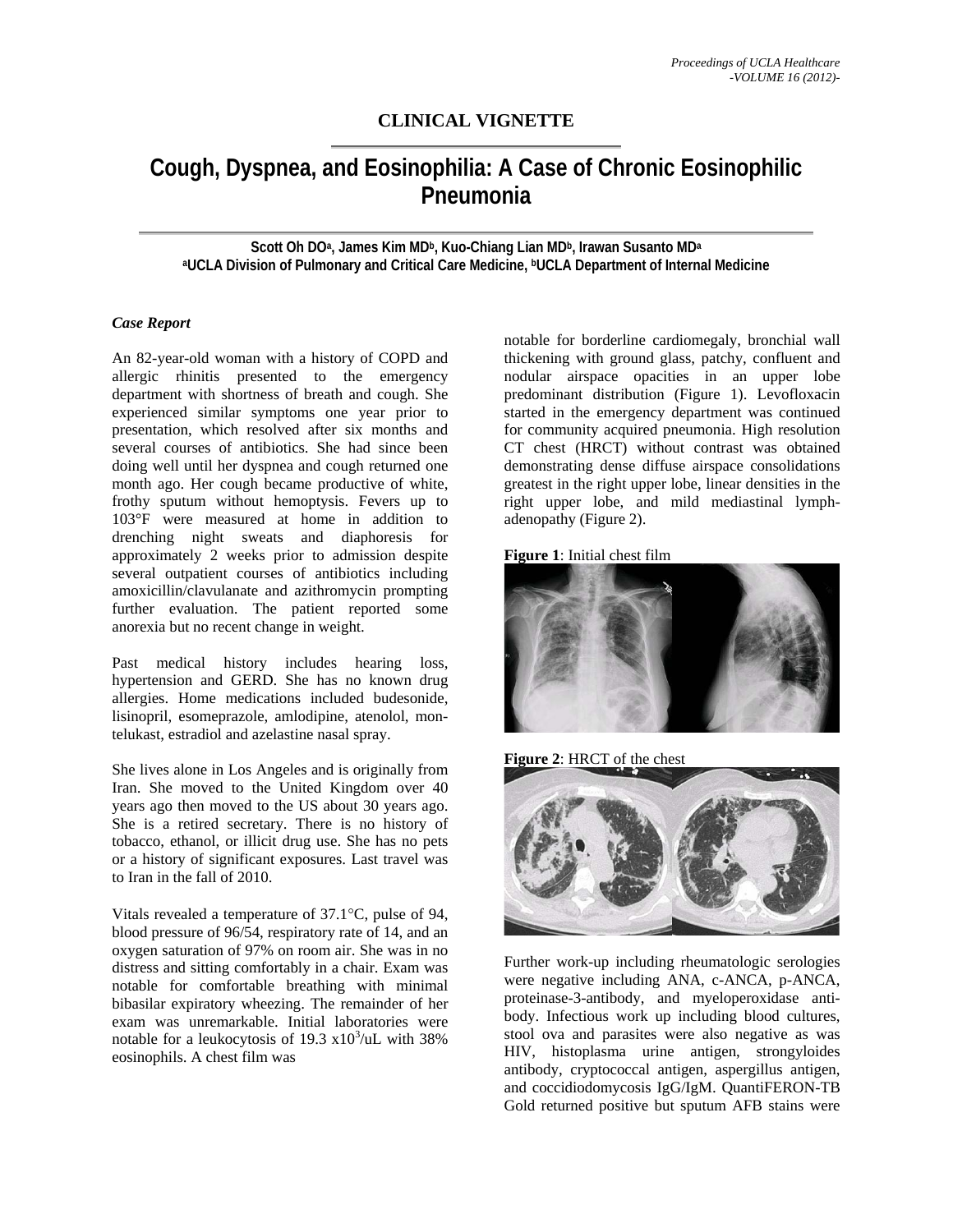negative. Treatment for latent tuberculosis was started after the third negative AFB.

Pulmonary and Hematology were consulted. A JAK-2 mutational analysis was negative and serum tryptase was within normal limits. Hematology did feel that the patient had a primary hematologic or neoplastic disease.

Bronchoscopy did not reveal significant endobronchial findings. Bronchoalveolar lavage (BAL) and transbronchial biopsies were performed. All microbiologic studies including those for bacterial, fungal, mycobacterial and viral pathogens were negative. BAL cell count and differential was notable for inflammatory cells with 17% eosinophils. Transbronchial biopsies demonstrated an eosinophilic infiltrate of the alveolar parenchyma as well as in some small and medium sized vessels without evidence of a necrotizing vasculitis (Figure 3).

**Figure 3**: Transbronchial biopsies demonstrating and alveolar eosinophilic infiltrate.



**Figure 4**: Repeat chest film after treatment



The patient was discharged on hospital day number 10 on prednisone 40mg daily and has been doing well. Prednisone was eventually able to be titrated down to 5mg. However, five months after discharge she experienced a relapse and prednisone was increased back to 40mg daily.

#### *Discussion*

Chronic eosinophilic pneumonia is an idiopathic disorder characterized by the accumulation of eosinophils in the lung. It was first described as a clinical syndrome in  $1969<sup>1</sup>$ . Published case series ranging from 12 to 62 cases have further characterized the syndrome<sup>2-4</sup>. Presenting symptoms are typically subacute and non-specific including cough, dyspnea, wheezing, fever, night sweats and weight  $loss<sup>2-4</sup>$ . It occurs more frequently in women and smoking is thought to exert a protective effect as the disease is seen predominantly in non-smokers<sup>2-4</sup>. Peripheral eosinophilia of >5% was noted in 88% of 111 cases based on a literature review<sup>2</sup>. This may be a key initial finding on routine evaluation prompting

further evaluation, as other findings are often non-

specific.

Results of chest imaging are non-specific and consistent with pneumonia. Findings include air space disease with an alveolar pattern in a peripheral distribution in the majority of cases<sup>1-3, 5-8</sup>. These findings have been described to be migratory in nearly 25% of cases<sup>3</sup>. The classic and almost pathognomonic "photonegative" pattern of distribution, described as the reverse of pulmonary edema, is seen only in about 25% of cases<sup>2-7</sup>. These densities are thought to develop into band like opacities, as seen in this case<sup>6</sup>. Pleural effusions are uncommon. Small pleural effusions were noted in 10% of cases on HRCT of the chest<sup>10</sup>. Cavitation is unusual and should prompt consideration of an alternate diagnosis.

Cell count with differential on bronchoalveolar lavage samples obtained via bronchoscopy consistently demonstrates significant alveolar eosinophilia often  $>50\%$ <sup>3, 9</sup>. Clinicians should be aware this can quickly drop within days of treatment with steroids<sup>10</sup>. Histopathologic findings include eosinophils and histiocytes in the interstitial and alveolar spaces, as seen in this case<sup>2</sup>. Fibrotic changes are minimal but a component of organizing pneumonia is often seen<sup>2</sup>.

The disease consistently responds to corticosteroids but most require more than 6 months of treatment. More than 75% experience a relapse while titrating down steroids or after discontinuation<sup>2</sup>, as was seen in this case. Symptomatic improvement is often seen within 48 hours, as was the case with our patient<sup>3</sup>. Radiographic abnormalities also respond quickly with reports of resolution of chest film findings within  $\overline{1}$  week in more than half of cases<sup>3</sup>. The optimal dose of corticosteroids is not well established but typical doses range from 20-60mg of prednisone